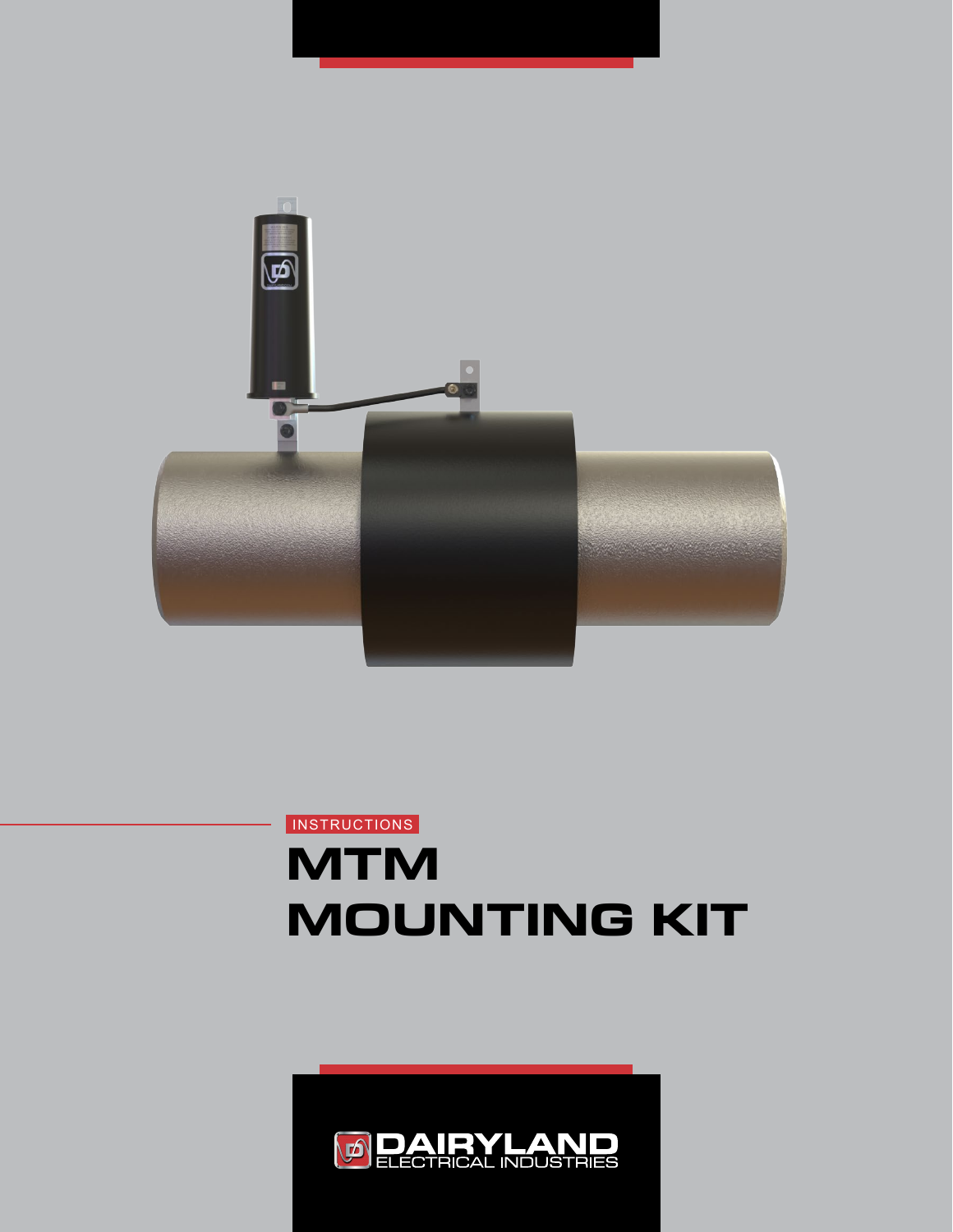#### **INTRODUCTION**

The Dairyland mounting kits MTM-SSD and MTM-OVP2 are used for mounting SSD decouplers and OVP2 over voltage protectors across monolithic isolation joints. The kits minimize the lead length across the joint, thus ensuring the lowest voltage drop across the joint in the event of a lightning strike. The kits mount directly to the joint so no ground-mounted posts or supports are required. Each kit comes complete with the bracket (if required), the lead assembly and hardware needed to mount one SSD or OVP2 to existing weld tabs on the monolithic joint.

∖©ง

The standard lead assembly that is provided with the kits is 36 inches (0.91 m) long and may be cut to length to match the span between the weld tabs. If the span between the weld tabs requires a longer lead assembly, contact Dairyland for options. The #2 AWG lead assembly is sized to accommodate all SSD and OVP2 fault ratings.

These instructions outline how to use the MTM kits to mount Dairyland SSD and OVP2 devices across monolithic joints.

#### **WELD TAB REQUIREMENTS**

The MTM-SSD and MTM-OVP2 mounting kits require there to be existing weld tabs on the joint. The tabs must be installed by the joint manufacturer or by using a process that is approved by the joint manufacturer. To ensure proper installation of the mounting kits, the weld tabs should be dimensioned as specified on sheet 2 of Dairyland document 100104, which is attached to these instructions.

#### **WORKER SAFETY**

For worker safety during installation, it is recommended that the user obtain certain equipment; namely a pair of electrically insulated gloves, a shorting cable approximately 3 foot (0.91m) long with insulated clamps on each end, and a multi-meter to measure AC voltage. (Of these items, Dairyland offers a suitable 3 foot long 1/0AWG shorting cable with insulated clamps, Model# BCL-1/0 for decouplers rated 10kA or higher or Model# BCL-2 for decouplers rated less than 10kA.) The following installation procedure assumes that these items are available. It is suggested that a grounding jumper be used as a safety precaution in the event the voltage drop across the isolation joint rises to an unsafe potential during installation. Be sure to remove the grounding jumper after the SSD or OVP2 is completely installed. If the structure voltage is not at a safe touch potential (i.e.,>15VAC to ground), then insulating gloves should be used.



*Dairyland model MTM-SSD*

# **WARNING**

When working on isolation joints which have no protective devices or bonding jumpers installed across the joint, the voltage drop across the joint may rise to an unsafe level (i.e., due to induced ac, ac fault or lightning on the pipeline). Therefore, safety precautions should be taken by the user to protect from coming in contact with high voltages. Dairyland provides suggested procedures for installing and operating this equipment. But the user must be responsible for and approve the procedures to be used by its workers when initially installing the equipment in a field retrofit installation because Dairyland cannot be familiar with each user's safety guidelines.

# **WARNING**

Before contacting the pipeline, measure the AC voltage as outlined in step 1, and follow the described safety procedures.

## *NOTICE*

Welding on the isolation joint using methods unapproved by the joint manufacturer may cause permanent internal damage to the joint which may affect its operation and warranty. Refer to the joint manufacturer's installation guidelines.

# *NOTICE*

The OVP2 should not be used on structures having induced ac voltage.

**DAIRYLAND ELECTRICAL INDUSTRIES | 608.877.9900 | DAIRYLAND.COM**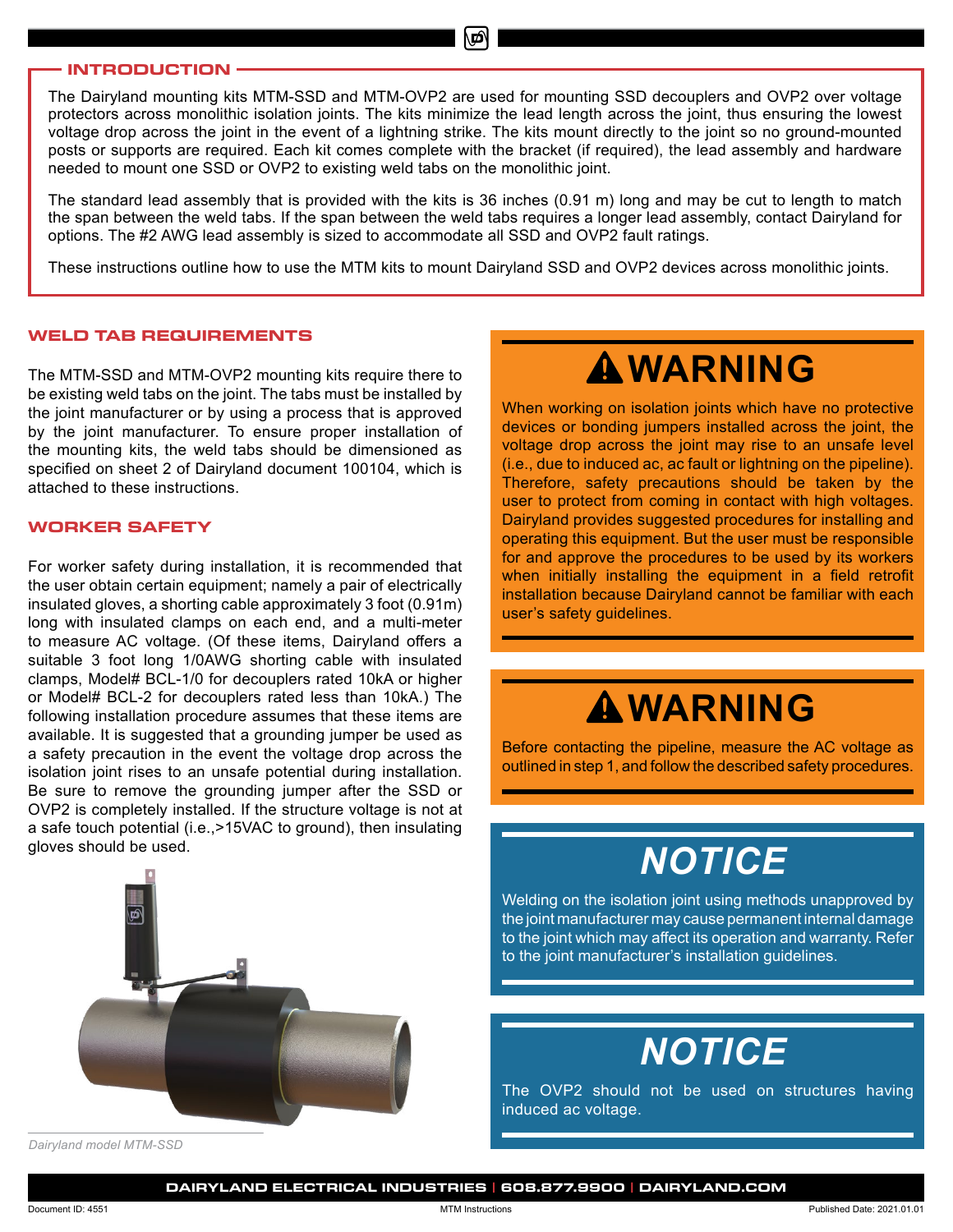#### **REQUIRED TOOLS**

### **Required installation tools include:**

a) Multimeter to measure AC voltage

- b) Ratchet wrench with 1/2" and 13mm sockets
- c) 1/2" and 13mm box end wrench
- d) Suitable grounding jumper cable and electrically insulated gloves as described under "WORKER SAFETY".
- e) ¼" hex key
- f) Reference cell or long-shank screwdriver

### **INSTALLATION PROCEDURE**

(Refer to Dairyland document 100104, attached)

- 1. Before beginning the installation, it is important to know the voltage associated with the pipeline connections that will be handled during the installation process. Do not contact the pipe or isolation joint before determining if such action is safe as determined by your company's safety guidelines. It is recommended that the installer measure the AC voltage on the pipeline on each side of the isolation joint between the pipeline and an earth reference (e.g., a long shank screwdriver or a reference cell). The earth reference should contact the earth where the worker will be standing to install the equipment, as this will represent the worker touch potential. In addition, the AC voltage across the isolation joint should be measured. If any of the voltages measured are not considered safe then use electrically insulated gloves when handling components connected to the pipeline.
- 2. Regardless of the voltage measured in Step 1, as a precaution, use the grounding jumper cable to temporarily bond one side of the isolation joint to the other. The purpose of this step is to ensure that there is no voltage drop across the isolation joint that could cause an unsafe current to pass through the body of the installer as they contact opposite sides of the joint. Leave the grounding jumper connected throughout the installation process.
- 3. Determine which weld tab to mount the SSD/OVP2. Since the mounting bracket will be connected to the negative terminal of the SSD/OVP2, the SSD/OVP2 should be mounted to the side of the joint which is most electronegative. However, if the SSD/OVP2 is a symmetric model (i.e., voltage threshold -2/+2), then it may be mounted on either weld tab.
- 4. On each of the weld tabs, remove the paint from the area of the tabs that will come in contact with the connection points (i.e., the mounting bracket on one tab and the bolted terminal on the other).
- 5. For MTM-SSD, skip to step 6. Otherwise, use the 10-32 x ½" screw provided to attach the OVP2 mounting bracket to the OVP2 housing. The end of the bracket with two holes must be aligned with the terminals on the OVP2.
- 6. Apply a thin layer of Tef-Gel corrosion inhibitor (provided) to all flat mating surfaces of the weld tabs, the mounting bracket, the hex coupling nut, the SSD/OVP2 terminals, the bolted terminal and bolt threads.
- 7. Insert the hex coupling nut (item 1) between the negative terminal of the SSD/OVP2 and the mounting bracket. Use a M8-1.25x16mm screw (item 6), 5/16" flat washer (item 3) and lock washer (item 4) to attach the hex coupling nut to the negative terminal of the SSD/OVP2 and tighten firmly.
- 8. On the weld tab used to mount the SSD/OVP2, insert a 5/16"-18 x 5/8"L screw (item 7) through both the lower hole of the weld tab and the lower hole of the mounting bracket. Place a 5/16" flat washer (item 3), lock washer (item 4) and nut (item 5) on the other end of the screw and finger tighten. Place a 5/16" flat washer (item 3) and lock washer (item 4) over a M8-1.25x16mm screw (item 6), insert through the upper hole on the weld tab and the mounting bracket and thread into the end of the hex coupling nut (item 1). Finger tighten.
- 9. Use the 5/16" hardware supplied with the SSD/OVP2 to attach the end of the lead assembly (item 8) with the ring terminal to the positive terminal of the SSD/OVP2.
- 10. Determine the proper length of the lead assembly (item 8) and cut to length. NOTE: IT IS RECOMMENDED THAT THE LEAD ASSEMBLY BE AS SHORT AS POSSIBLE TO MINIMIZE THE VOLTAGE DROP THAT WOULD OCCUR ACROSS THE LEAD ASSEMBLY IN THE EVENT OF A LIGHTNING STRIKE. Remove about 5/8" (16mm) of the insulation from the opposite end of the lead assembly and apply Tef-Gel to the bare lead end. Insert the lead into the bolted terminal and tighten with a  $\frac{1}{4}$ " hex key. Then attach the bolted terminal to the remaining weld tab using the 5/16" screw, flat washer and lock washer (items 3,4,5)
- 11. Tighten all screws firmly and ensure that the SSD/OVP2 is securely mounted to the weld tab.
- 12. Remove the grounding jumper that was used in step 2.

மி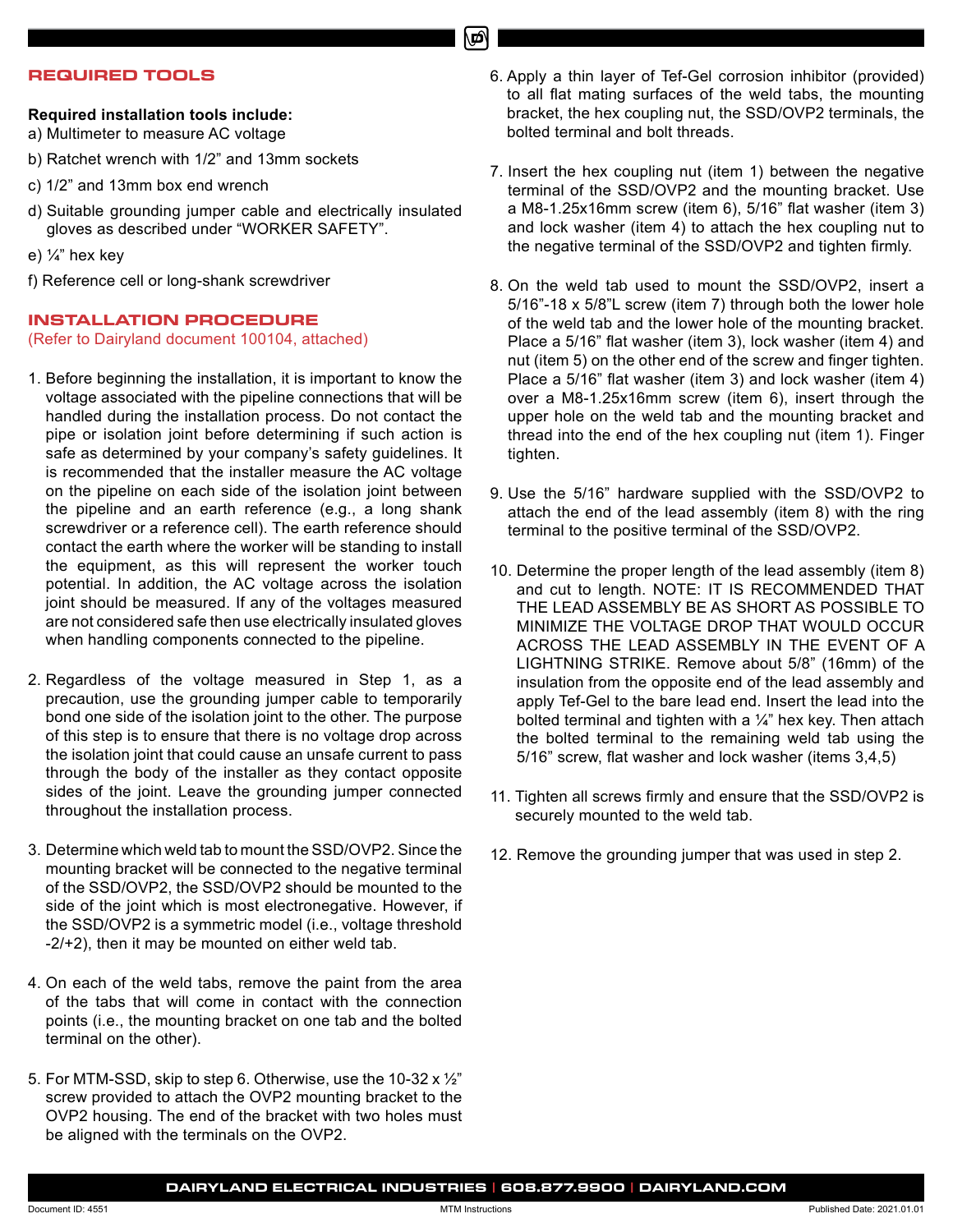SSD INSTALLATION ON MONOLITHIC JOINT



### **NOTES: APPLICABLE FOR BOTH OVP2 AND SSD**

- 1. MOUNT NEGATIVE TERMINAL OF DECOUPLER TO THE SIDE OF MONOLITHIC JOINT WITH MOST ELECTRO-NEGATIVE POTENTIAL.
- 2. BEFORE ASSEMBLY, REMOVE PAINT ON ALL METAL-TO-METAL INTERFACES AND APPLY A THIN LAYER OF TEF-GEL.
- 3. BEFORE ASSEMBLY, CUT LEAD ASSEMBLY (ITEM 8) TO THE SHORTEST PRACTICAL LENGTH, TRIM INSULATION AND ATTACH BOLTED TERMINAL (ITEM2).

### **ORDERING INSTRUCTIONS**

REQUIRES SSD MODELS WITH NON -R TERMINAL ARRANGEMENT FOR USE WITH SSD: USE ITEM 3884, MTM-SSD FOR USE WITH OVP2: USE ITEM 3885, MTM-OVP2

|                    | BILL-OF-MATERIAL (BOM) TABLE - ITEM 3884               |               |  |  |  |
|--------------------|--------------------------------------------------------|---------------|--|--|--|
| <b>LINE</b><br>NO. | <b>DESCRIPTION</b>                                     |               |  |  |  |
|                    | NUT HEX COUPLING SSD/OVP2 PLATED                       |               |  |  |  |
| $\mathcal{P}$      | Terminal Bolted Hex Socket HD #8-1-0 Plated            |               |  |  |  |
| 3                  | WASHER FLAT 5/16"                                      |               |  |  |  |
| 4                  | WASHER SPLIT LOCK 5/16"                                |               |  |  |  |
| 5                  | NUT HEX 5/16-18                                        | $\mathcal{P}$ |  |  |  |
| 6                  | SCREW HEX M8-1.25X16MM                                 | 2             |  |  |  |
| 7                  | SCREW HEX 5/16-18X0.625"                               | $\mathcal{P}$ |  |  |  |
| 8                  | <b>TEF-GEL</b>                                         |               |  |  |  |
| 9                  | LEAD ASM 36"L, #2-5/16" COMP TERMINAL + UNFINISHED END |               |  |  |  |

| DESCRIPTION                               |  |                |  |   |                          |  |
|-------------------------------------------|--|----------------|--|---|--------------------------|--|
| OVP2/SSD INSTALLATION ON MONOLITHIC JOINT |  |                |  |   |                          |  |
| DOCUMENT #   REV                          |  | DATE DRAWN     |  |   | DWG SIZE   DATE APPROVAL |  |
| 100104                                    |  | $ 2017-11-15 $ |  | В | 11/13/2020               |  |
| scale 1:4   drawn: $SVS$   sheet: 1 of 3  |  |                |  |   | DWG APPROVAL: RJH        |  |

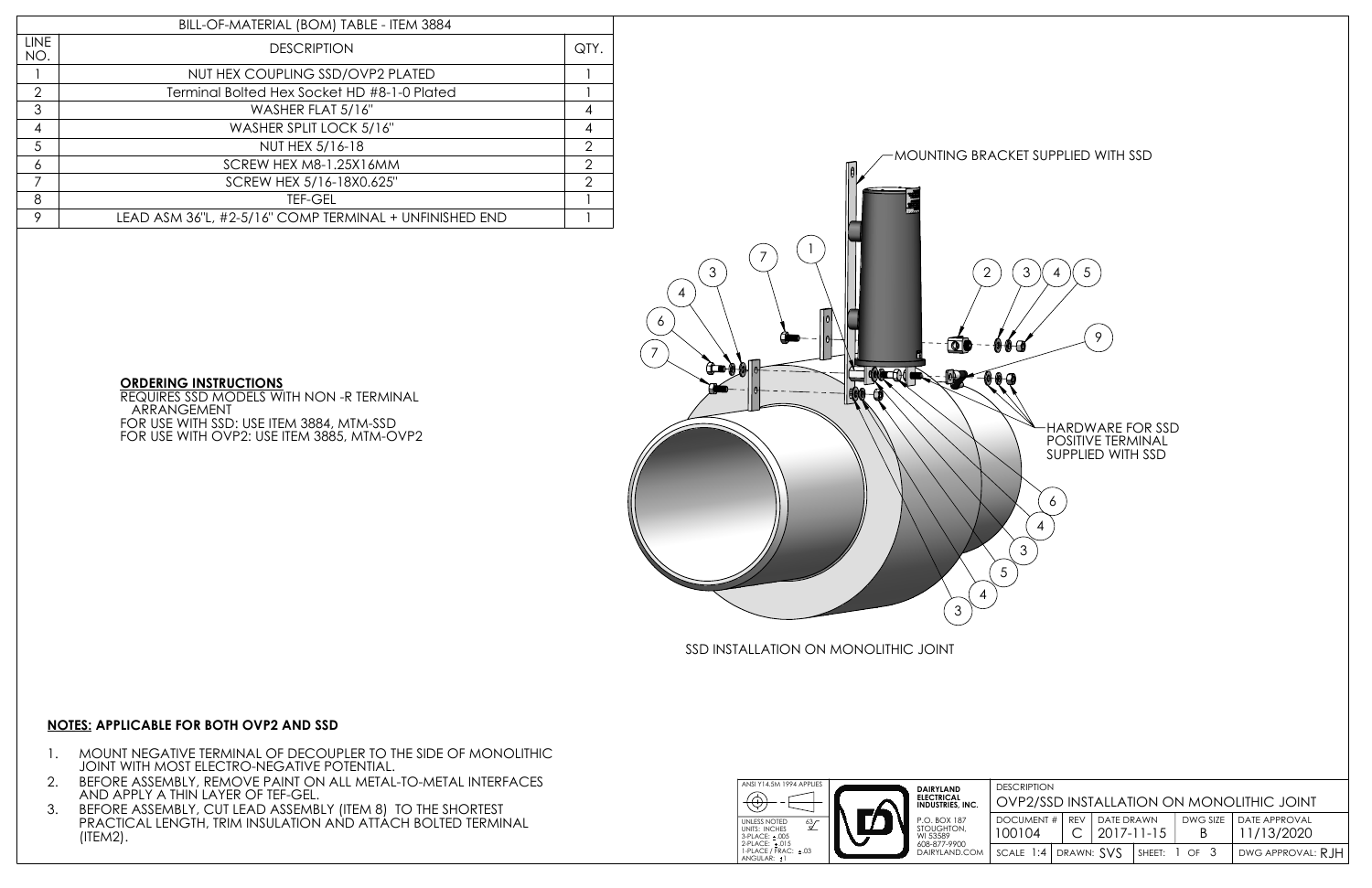OVP2 INSTALLATION ON MONOLITHIC JOINT



HARDWARE FOR OVP2 POSITIVE TERMINAL SUPPLIED WITH OVP2

|                    | BILL-OF-MATERIAL (BOM) TABLE                           |                |
|--------------------|--------------------------------------------------------|----------------|
| <b>LINE</b><br>NO. | <b>DESCRIPTION</b>                                     | QTY.           |
|                    | Nut Hex Coupling SSD/OVP2 Plated                       |                |
| $\overline{2}$     | Terminal Bolted Hex Socket HD #8-1-0 Plated            |                |
| 3                  | Washer Flat 5/16"                                      | 4              |
| $\overline{4}$     | Washer Split Lock 5/16"                                | 4              |
| 5                  | Nut Hex 5/16-18                                        | $\overline{2}$ |
| 6                  | Screw Hex M8-1.25x16mm                                 | $\overline{2}$ |
| 7                  | Screw Hex 5/16-18x0.625"                               | $\mathcal{P}$  |
| 8                  | Tef-Gel                                                |                |
| 9                  | <b>Bracket OVP2 Mounting</b>                           |                |
| 10                 | Lead Asm 36"L, #2-5/16" Comp Terminal + Unfinished End |                |

| יוטוו ווישכבי                             |  |                                                   |  |                   |                                        |  |
|-------------------------------------------|--|---------------------------------------------------|--|-------------------|----------------------------------------|--|
| OVP2/SSD Installation On Monolithic Joint |  |                                                   |  |                   |                                        |  |
| 100104                                    |  | DOCUMENT #   REV   DATE DRAWN<br>$C$   2017-11-15 |  | B.                | DWG SIZE   DATE APPROVAL<br>11/13/2020 |  |
| scale 1:4   drawn: $SVS$   sheet: 2 of 3  |  |                                                   |  | DWG APPROVAL: RJH |                                        |  |